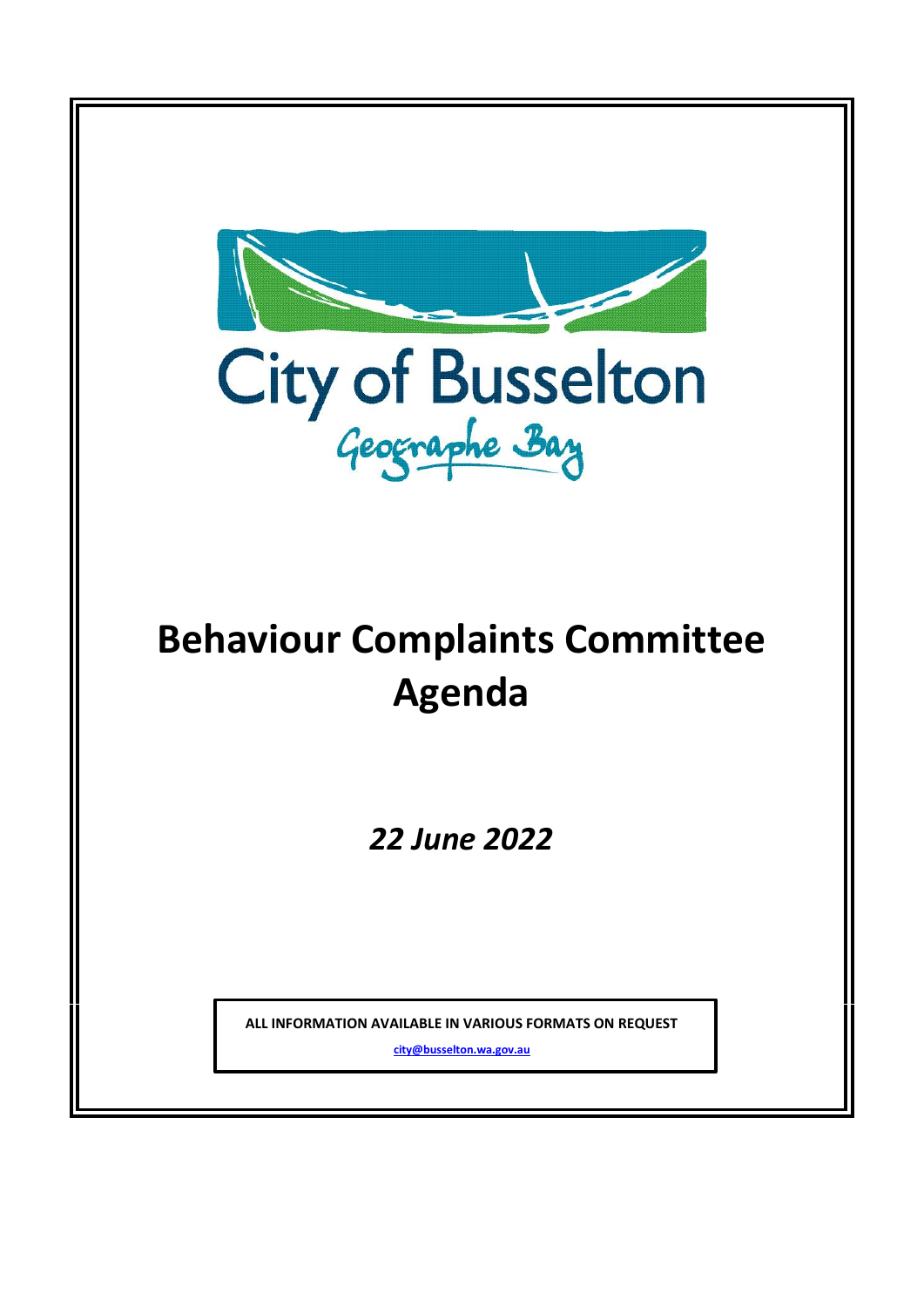#### **CITY OF BUSSELTON**

#### **MEETING NOTICE AND AGENDA – 22 JUNE 2022**

#### **TO: THE MAYOR AND COUNCILLORS**

**NOTICE** is given that a meeting of the Behaviour Complaints Committee will be held in the Committee Room, Administration Building, Southern Drive, Busselton on Wednesday, 22 June 2022, commencing at 9.00am.

The attendance of Committee Members is respectfully requested.

#### **DISCLAIMER**

Statements or decisions made at Council meetings or briefings should not be relied on (or acted upon) by an applicant or any other person or entity until subsequent written notification has been given by or received from the City of Busselton. Without derogating from the generality of the above, approval of planning applications and building permits and acceptance of tenders and quotations will only become effective once written notice to that effect has been given to relevant parties. The City of Busselton expressly disclaims any liability for any loss arising from any person or body relying on any statement or decision made during a Council meeting or briefing.

**TONY NOTTLE**

**ACTING CHIEF EXECUTIVE OFFICER**

16 June 2022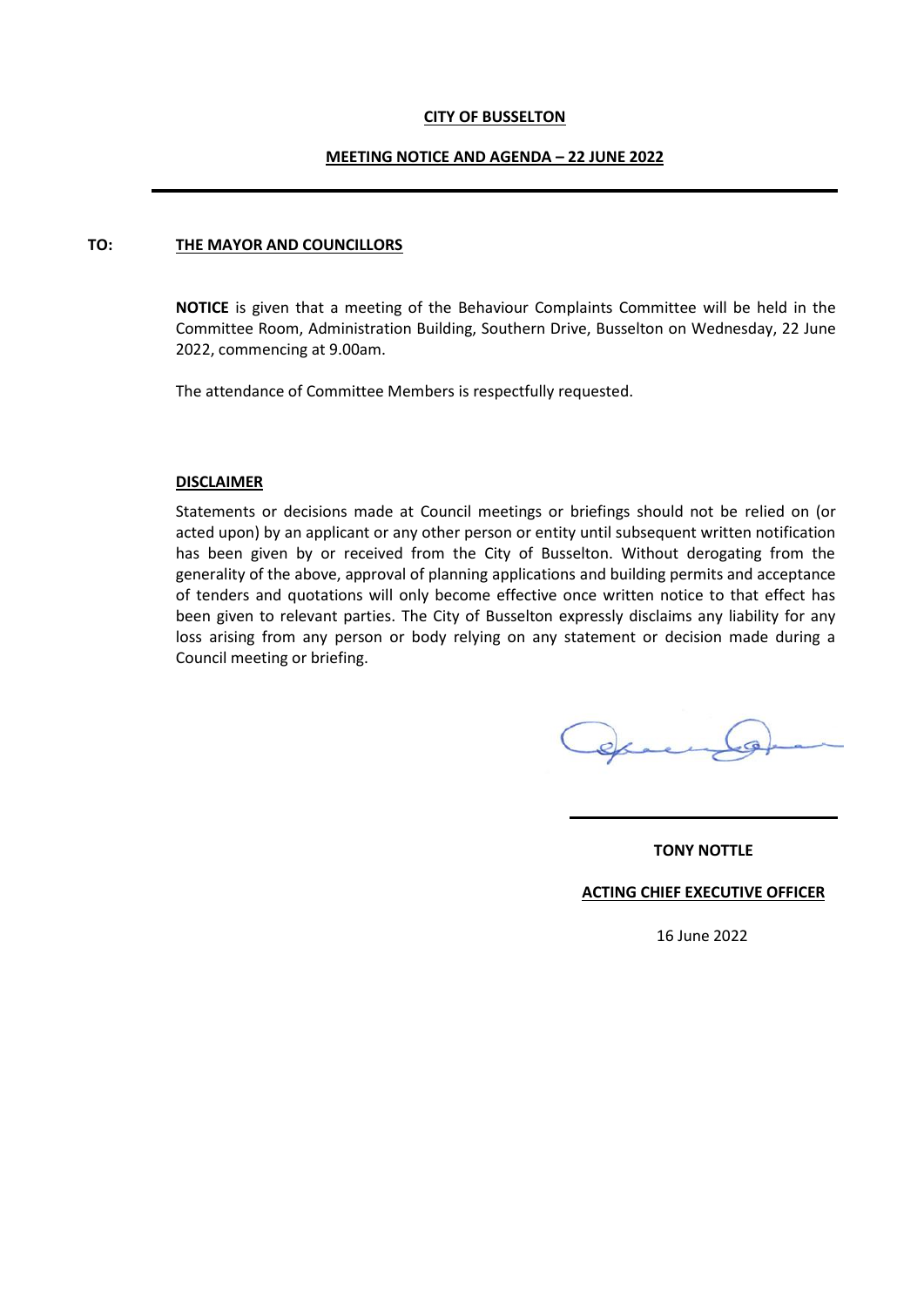### **CITY OF BUSSELTON**

# AGENDA FOR THE BEHAVIOUR COMPLAINTS COMMITTEE MEETING TO BE HELD ON 22 JUNE 2022

# **TABLE OF CONTENTS**

| <b>ITEM NO.</b> | <b>SUBJECT</b>                                                                   | PAGE NO. |
|-----------------|----------------------------------------------------------------------------------|----------|
| 1.              | DECLARATION OF OPENING, ACKNOWLEDGEMENT OF COUNTRY AND ANNOUNCEMENT              |          |
| 2.              |                                                                                  |          |
| 3.              |                                                                                  |          |
| 4.              |                                                                                  |          |
| 5.              |                                                                                  |          |
|                 | Minutes of the Behaviour Complaints Committee Meeting held 25 May 2022  4<br>5.1 |          |
| 6.              |                                                                                  |          |
| 7.              |                                                                                  |          |
| 8.              |                                                                                  |          |
|                 | 8.1                                                                              |          |
| 9.              |                                                                                  |          |
| 10.             |                                                                                  |          |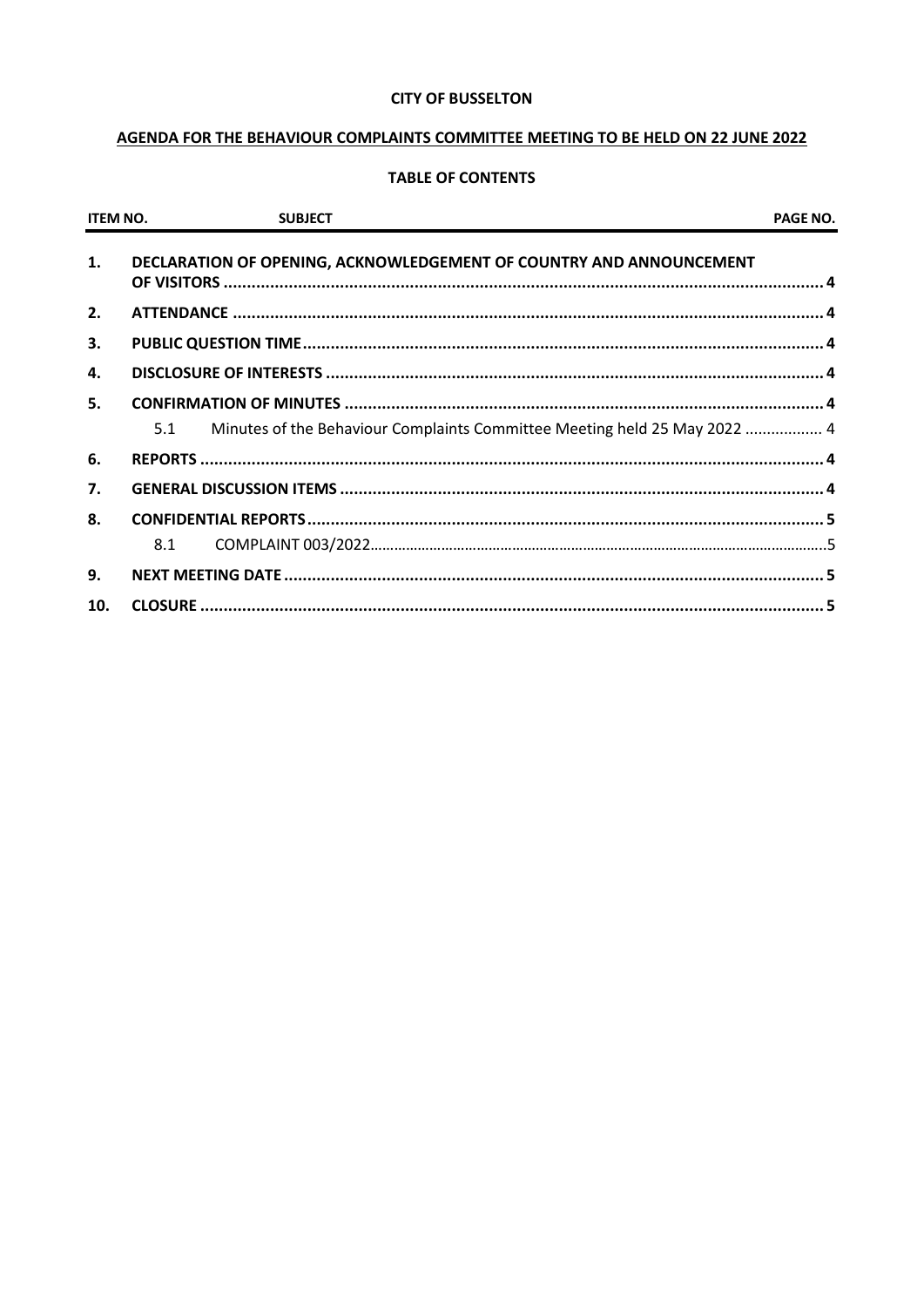# <span id="page-3-0"></span>**1. DECLARATION OF OPENING, ACKNOWLEDGEMENT OF COUNTRY AND ANNOUNCEMENT OF VISITORS**

<span id="page-3-1"></span>**2. ATTENDANCE** 

**Apologies**

<span id="page-3-2"></span>**3. PUBLIC QUESTION TIME**

# <span id="page-3-3"></span>**4. DISCLOSURE OF INTERESTS**

## <span id="page-3-4"></span>**5. CONFIRMATION OF MINUTES**

<span id="page-3-5"></span>5.1 Minutes of the Behaviour Complaints Committee Meeting held 25 May 2022

## **RECOMMENDATION**

That the Minutes of the Behaviour Complaints Committee Meeting held 25 May 2022 be confirmed as a true and correct record.

## <span id="page-3-6"></span>**6. REPORTS**

Nil

# <span id="page-3-7"></span>**7. GENERAL DISCUSSION ITEMS**